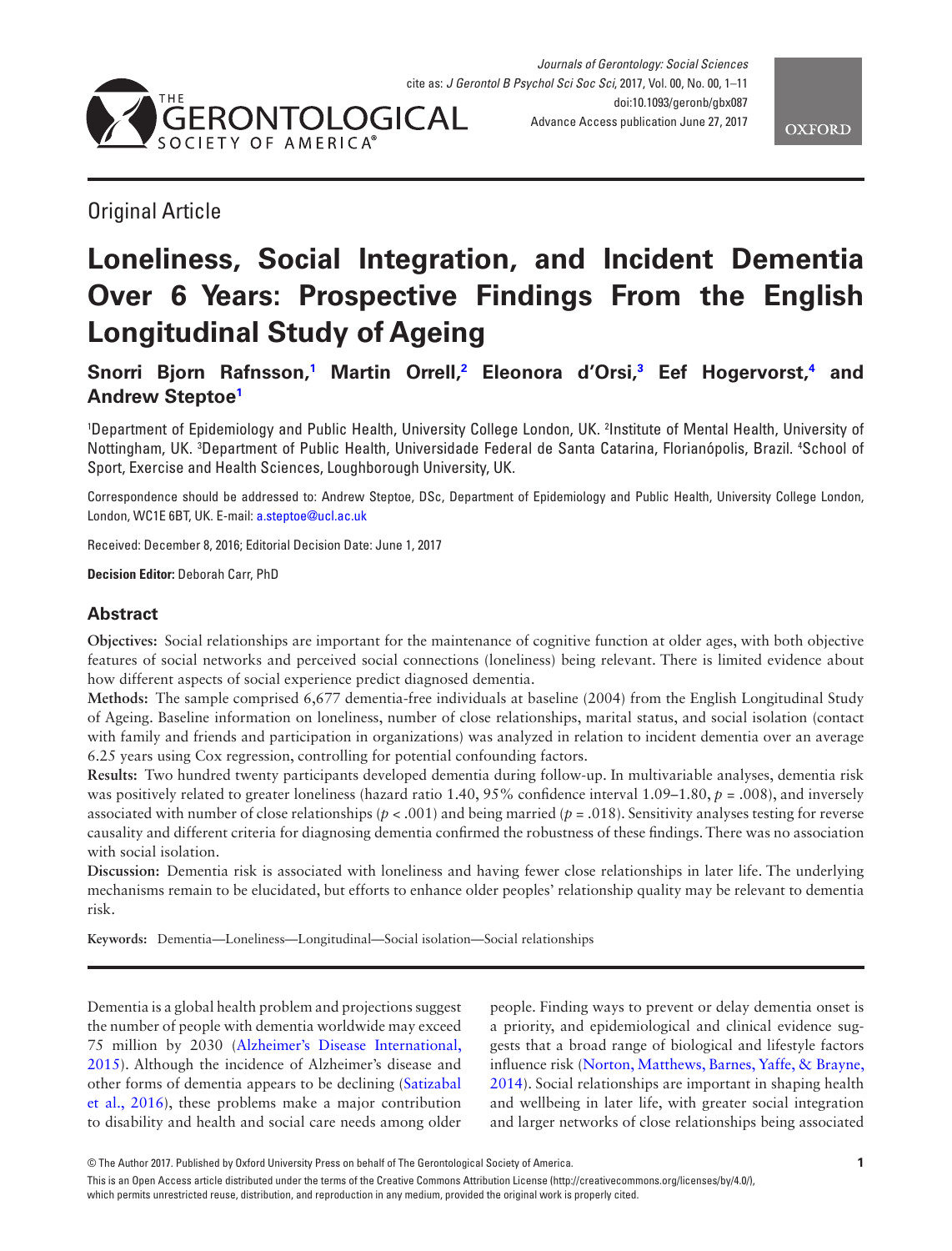with positive health outcomes ([Holt-Lunstad, Smith, &](#page-9-0)  [Layton, 2010\)](#page-9-0). Loneliness, which reflects the individual's dissatisfaction with the frequency and closeness of relationships as distinct from objective indicators of social integration, is also relevant to functional decline and mortality risk ([Holt-Lunstad, Smith, Baker, Harris, & Stephenson,](#page-9-1)  [2015](#page-9-1); [Shankar, McMunn, Banks, & Steptoe, 2011\)](#page-10-2).

There is substantial evidence that social integration is associated longitudinally with reduced rates of cognitive decline at older ages ([Barnes, Mendes de Leon, Wilson,](#page-8-1)  [Bienias, & Evans, 2004;](#page-8-1) [Bassuk, Glass, & Berkman, 1999](#page-9-2); [Ertel, Glymour, & Berkman, 2008](#page-9-3)), and social isolation may contribute to increased risk of dementia [\(Crooks,](#page-9-4)  [Lubben, Petitti, Little, & Chiu, 2008;](#page-9-4) [Fratiglioni, Wang,](#page-9-5)  [Ericsson, Maytan, & Winblad, 2000](#page-9-5); [Saczynski et al., 2006](#page-10-3); [Stoykova, Matharan, Dartigues, & Amieva, 2011\)](#page-10-4). By contrast, much of the literature relating loneliness with cognitive decline and dementia is cross-sectional [\(Boss, Kang,](#page-9-6)  [& Branson, 2015\)](#page-9-6), and longitudinal evidence is limited ([Shankar, Hamer, McMunn, & Steptoe, 2013;](#page-10-5) [Tilvis et al.,](#page-10-6)  [2004](#page-10-6); [Wilson et al., 2007\)](#page-10-7). Very few studies have investigated social integration and loneliness simultaneously ([Holwerda et al., 2014](#page-9-7)). This is an important issue, since loneliness is distinct from objective social isolation and the two are only moderately correlated. There is evidence that they have different associations with health outcomes and mortality [\(Cornwell & Waite, 2009;](#page-9-8) [Steptoe, Shankar,](#page-10-8)  [Demakakos, & Wardle, 2013\)](#page-10-8). Greater understanding of the relevance of these different dimensions will aid population surveillance and the tracking of these processes over time. Furthermore, interventions designed to reduce isolation may have a different focus from those intended to alleviate loneliness and provide a greater sense of belonging [\(Cacioppo, Grippo, London, Goossens, & Cacioppo,](#page-9-9)  [2015](#page-9-9)). In this study, we therefore tested whether loneliness and different aspects of social integration (marital status, number of close connections and a social isolation index) were associated both separately and in combination with dementia incidence over 6 years in a large population sample of older people in England. We tested whether these social relationship variables were associated with future dementia independently of baseline cognition, education, physical health, depression, mobility, and other risk factors.

Several pathways linking social relationships with dementia risk have been proposed [\(Fratiglioni, Paillard-](#page-9-10)[Borg, & Winblad, 2004\)](#page-9-10). First, stress-related processes could be involved. Socially isolated and lonely individuals may experience heightened exposure to stress in everyday life, and lack the social resources to buffer biological responses ([Boss et al., 2015\)](#page-9-6). Both isolation and loneliness have been associated with elevated cortisol in everyday life, and with heightened inflammatory cytokine responses to acute stress [\(Cacioppo, Cacioppo, Capitanio, & Cole,](#page-9-11)  [2015](#page-9-11); [Grant, Hamer, & Steptoe, 2009;](#page-9-12) [Hackett, Hamer,](#page-9-13)  [Endrighi, Brydon, & Steptoe, 2012](#page-9-13)). Disruption of hypothalamic-pituitary-adrenocortical activity may result in

neural damage in frontal and limbic regions that in turn impairs cognitive function [\(McEwen, 2007](#page-10-9)), whereas systemic inflammation has been implicated in the neuropathological cascade culminating in dementia ([Gorelick, 2010](#page-9-14)). Second, behavioral and lifestyle processes may be relevant. For example, social isolation and loneliness have been associated with the combination of reduced physical activity and smoking among older people, factors that contribute to cardiovascular disease risk ([Shankar et al., 2011](#page-10-2)). Cardiovascular risk factors promote atherosclerotic small vessel disease and the neurofibrillary tangles characteristic of Alzheimer's disease [\(Attems & Jellinger, 2014\)](#page-8-2). A third possibility is that impoverished social relationships lead to a reduction in the number and quality of social interactions, and a diminution in cognitive stimulation, potentially leading to greater vulnerability to age-related neuropathological changes and cognitive decline [\(Bourassa, Memel,](#page-9-15)  [Woolverton, & Sbarra, 2017](#page-9-15); [Glei et al., 2005](#page-9-16)). These processes could affect cognitive reserve which in turn affects the association between beta-amyloid and cognitive decline ([Yaffe et al., 2011\)](#page-10-10). Recent brain imaging studies have documented an association between loneliness and high amyloid burden in cognitively unimpaired older men and women ([Donovan et al., 2016](#page-9-17)).

There are major challenges in assessing the incidence of dementia in large-scale population studies in which detained clinical data are not available [\(Brayne & Davis,](#page-9-18)  [2012](#page-9-18)). The primary analyses in the present study were based on physician diagnoses of dementia, together with impairments reported by informants for individuals who were not able to respond themselves. To address the issue that some cases of dementia will be missed, we carried out sensitivity analyses in which we augmented these criteria by identifying individuals who developed severely impaired cognitive function on objective tests over the study period.

## **Methods**

#### Study Population

The English Longitudinal Study of Ageing (ELSA) is a population-based longitudinal panel study of a representative sample of initially noninstitutionalized men and women aged 50 and older living in England, designed to explore a range of social, economic, biological and psychological factors relevant to aging. It began in 2002 (Wave 1), with repeat assessments every 2 years [\(Steptoe, Breeze, Banks, &](#page-10-11)  [Nazroo, 2013\)](#page-10-11). The baseline for the present analysis was Wave 2 (2004) since that was the wave in which a measure of loneliness was first introduced. Outcomes were assessed in Waves 3 (2006), 4 (2008), 5 (2010), and 6 (2012). The primary form of data collection in ELSA is a computer assisted personal interview (CAPI) carried out face to face in the person's home or residence. Additional data are obtained from self-completion questionnaires that respondents return to the research office by mail after the CAPI, typically with an 88%–90% response rate. In Wave 2, 8,780 participants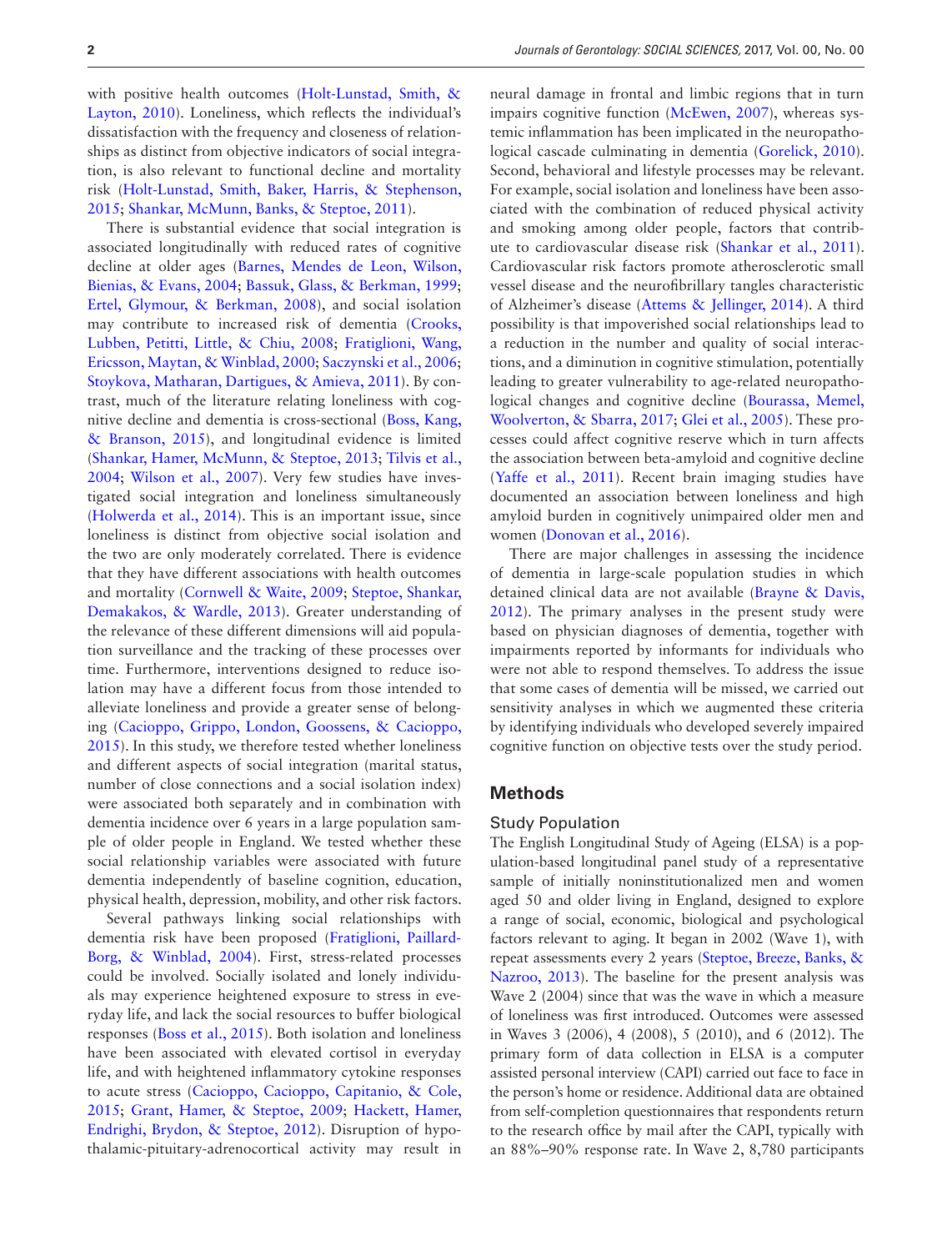took part in the face-to-face interview; 101 were excluded from subsequent analyses as already having dementia; 7,680 participants returned the self-completion questionnaire with questions about loneliness, social isolation, and number of close relationships. Two hundred thirty-three deaths occurred between Wave 2 and Wave 3, 104 participants had missing data on covariates, and 656 had no data on dementia at any point during follow-up. Individuals not in the analyses were relatively older, less educated, less affluent, and had poorer cognition and fewer close relationships than those included in the study. The analytic sample of 6,677 consisted of 2,961 men and 3,716 women, with a mean age of  $66.0 \pm 9.4$  (*SD*) ranging from 52 to >90 years at baseline. Ethical approval was granted from the National Research and Ethics Committee ([http://www.nres.npsa.nhs.uk/\)](http://www.nres.npsa.nhs.uk/), and all participants provided written consent.

#### Measures

#### **Dementia assessment**

Dementia was defined as a physician diagnosis of dementia or Alzheimer's disease reported by the participant during the CAPI. When an individual was not able to participate personally because of incapacity, a family member or longterm carer completed an adapted short-form IQCODE questionnaire [\(Jorm, 1994](#page-10-12)). This consists of 16 items asking the informant to comment on the ability of the person compared with 2 years ago to perform various functions (e.g., remembering the names of family members) with ratings ranging from *much improved* to *much worse*. We used the cut-off point of 3.5 to define dementia as this has high specificity and good sensitivity ([Quinn et al., 2014\)](#page-10-13). The primary analyses were based on the combination of a positive physician diagnosis or an IQCODE rating above threshold.

#### **Augmented dementia assessment**

There were two cognitive tests that were included in all waves of ELSA: memory (immediate and delayed recall), and time orientation. In the memory assessment, participants were presented with a list of 10 words that were read out at the rate of one word every 2 seconds. A total of four such lists were available, and these were randomly allocated. Participants recalled as many words as they could both immediately and after an interval during which they completed other cognitive function tests (delayed recall). The two scores were combined. Time orientation was assessed using four questions relating to day and date from the Mini-Mental State Examination ([Folstein, Folstein, & McHugh, 1975\)](#page-9-19). We established that a score of 2, 1, or 0 on either test was >2 *SD*s below the population mean. Individuals with scores ≤2 in both domains were defined as possible dementia cases.

#### **Loneliness and social relationships**

Social isolation was assessed with an index including extent of contact with the person's social network and involvement in social organizations ([Shankar et al., 2011](#page-10-2); [Steptoe,](#page-10-8) 

[Shankar, Demakakos, & Wardle, 2013\)](#page-10-8). Participants were asked about the extent of contact with three categories of social tie: children, family apart from spouse and children (e.g., cousins), and friends. The following categories were used in response: less than once a year or never, once or twice a year, every few months, once or twice a month, once or twice a week, and three or more times a week. Based on the thresholds described by [Cohen et al. \(1997\)](#page-9-20), we gave a point if the respondent had less than monthly contact (including face-to-face, telephone or written/e-mail contact) with each category or social tie. Participants were given an additional point if they did not participate in any organizations such as social clubs, sports clubs, churches or residents' groups. Scores ranged from 0 to 4, with higher scores indicating greater social isolation. The number of participants scoring 4 was small, so categories 3 and 4 were combined. Marital status was excluded from this index but entered into analyses as a separate variable, since there is already an established literature relating marital status with dementia ([Fratiglioni et al., 2000;](#page-9-5) [Hakansson et al., 2009](#page-9-21)).

We measured loneliness with the three-item, short form of the Revised UCLA loneliness scale ([Hughes, Waite,](#page-9-22)  [Hawkley, & Cacioppo, 2004](#page-9-22)). Ratings were averaged to produce a loneliness score ranging from 1 to 3. Number of close relationships was computed by asking respondents the number of children, other family, and friends with whom they have a close relationship. Responses were summed and grouped into five categories (0–1, 2–3, 4–5, 6–9, and 10 or more).

#### **Covariates**

We indexed socioeconomic status by total household wealth net of debt. Wealth is a robust indicator of socioeconomic circumstances and standard of living in ELSA ([Steptoe, Breeze, Banks, & Nazroo, 2013\)](#page-10-11), and was divided into deciles for the purposes of analysis. Educational attainment was divided into three categories: no formal qualifications, intermediate (equivalent to junior high school and high school) and higher education (college education). Marital status was classified into married or equivalent versus other (never married, divorced, separated, or widowed). Physician diagnoses of coronary heart disease (CHD), cancer, stroke, diabetes, and hypertension were also collected, since these may be relevant to future dementia risk. Mobility was defined by asking respondents whether they had difficulties with one or more 10 common leg and arm functions (e.g., walking 100 yards). Baseline cognition was assessed by amalgamating scores from four cognitive tests assessing memory (immediate and delayed recall of word list), semantic verbal fluency (animal naming over 1 min), and attention and processing speed (speed and accuracy on a letter cancellation task). We computed normalized *z* scores for each test and averaged the normalized scores across tests to produce a single measure. We assessed depressive symptoms using the 8-item Centre for Epidemiologic Studies Depression Scale (CES-D). The item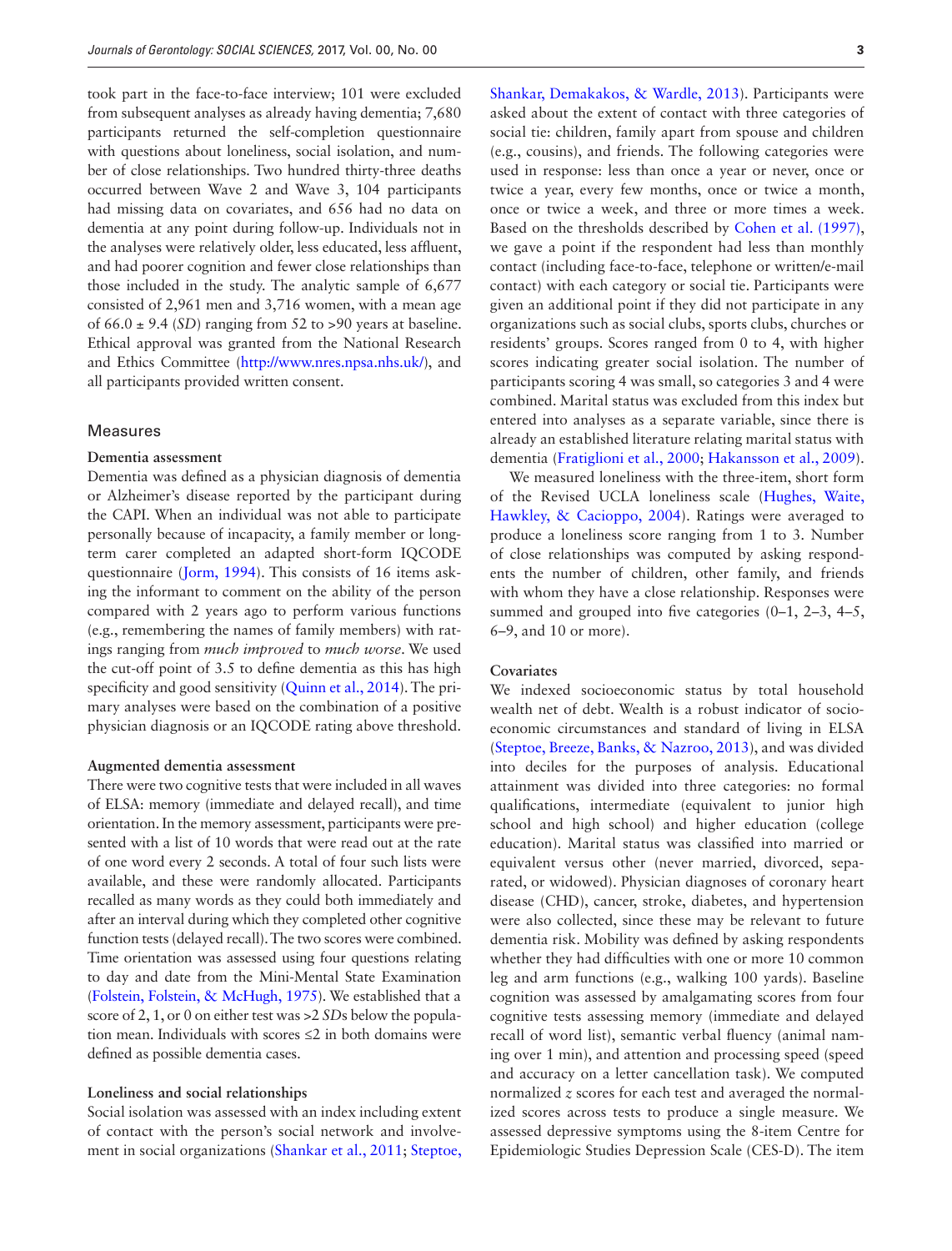on loneliness was omitted from the CES-D to avoid direct overlap with the loneliness measure, and a score of 6 or more was used to define severe depressive symptoms.

#### Statistical Analysis

We used Cox proportional hazards regression models to estimate hazard ratios (HR) of dementia incidence and 95% confidence intervals (CIs), with survival time being measured in months from date of the Wave 2 interview to onset of dementia or to follow-up in Wave 6 (2012/2013). For individuals who died  $(n = 856)$  or dropped out of the study without dementia, the latest wave of data collection was used as the census point. We fitted five models. Model 1 included all covariates measured at baseline plus marital status. We added social isolation in Model 2, loneliness in Model 3 and number of close relationships in Model 4. Model 5 included all the social relationship variables along with the covariates. We performed collinearity diagnostic tests to check that collinearity was not present, and variable inflation factors were <1.5.

We carried out five sensitivity analyses. The first addressed the issue of reverse causality by excluding cases diagnosed 24 months or 48 months from the baseline assessment, in case marked decline in the months before a diagnosis led to social withdrawal or changes in patterns of close relationships. The second sensitivity analysis used binary logistic regression instead of Cox modeling, since the date of diagnosis was often not precise. In the third sensitivity analysis, we excluded participants who had died from Wave 3 onwards, in case proximity to death during the study period modified associations. The fourth sensitivity analysis involved the augmented definition of dementia, including very low cognitive performance along with physician diagnoses and IQCODE scores above threshold. The fifth set of sensitivity analyses related to the computation of the social isolation index. First, marital/cohabiting status was added to the index, instead of modeling it as a separate variable. Then we recomputed the index after changing the threshold of frequency of contact with children, other family, and friends. In separate analyses, the threshold of contact was changed from at least monthly contact to at least weekly or less than weekly (a higher intensity level of social interaction), and to more or less than every few months (a lower intensity level of social interaction). All statistical tests were two-tailed, with  $p < .05$  taken as significant. Analyses were performed using IBM SPSS Statistics V 22 and Stata SE13.

## **Results**

Of the 6,677 participants free of dementia at baseline, 220  $(3.3\%)$  were diagnosed with dementia  $(n = 172)$  or had an informant rating above threshold  $(n = 48)$  during the average 6 year, 3-month follow-up period. The dementia group included 88 men (3.0%) and 132 women (3.5%).

At baseline, participants who developed dementia were older on average, had less education, and less wealth than those who remained without dementia ([Table 1](#page-4-0)). The proportion of individuals who developed dementia in each age band was 0.6% (52–59 years), 1.3% (60–69 years), 5.4% (70–79 years), and 13.9% (≥80 years), with an ageadjusted incidence over the 6.25-year period of 3.3% overall, and  $5.8\%$  in participants aged ≥65 years. Dementia cases were also more likely to have hypertension, diabetes, stroke, and CHD (all *p* < .001). The dementia group had relatively poorer cognitive function at baseline (*p* < .001) and were more likely to have impaired mobility  $(p < .001)$ . The univariate analyses indicated that individuals in the future dementia group were less likely to be married ( $p = .018$ ), had fewer close relationships ( $p < .001$ ), and reported greater loneliness ( $p < .001$ ) but that there were no differences in the social isolation index. The associations between the social relationship variables are detailed in Supplementary Table 1. Measures were only moderately correlated, and the strongest association was between loneliness and being married (*r* = −.31).

## Associations Between Social Relationship Variables and Incident Dementia

Model 1 of the Cox regression showed that marital status was associated with dementia, with a HR of 1.77 (95% CI 1.29–2.44) for unmarried compared with married participants [\(Table 2\)](#page-5-0). Social isolation was not an independent predictor of dementia incidence in Model 2. However, greater loneliness was associated with future dementia risk (Model 3, adjusted HR 1.44, 95% CI 1.11–1.88, *p* = .006). There was a 44% increase in the risk of future dementia for every unit change in loneliness rating independent of covariates. Model 4 indicated that, compared with individuals who reported no or only one close relationship, the risk of dementia was 0.43 in those reporting 2–3 close relationships, 0.38 for people with 4–5 close relationships, 0.34 for people with 6–9, and 0.32 for 10 or more close relationships (all *p* < .001). Model 5 introduced all the social relationship variables simultaneously, along with covariates. Marriage, loneliness, and number of close relationships remained independent predictors of dementia, with a small reduction in the strength of the association for loneliness (hazards ratio change from 1.44 to 1.33). Other factors independently predicting dementia in the final combined model were baseline older age, hypertension, low cognitive ability, and not being married.

### Sensitivity Analyses

The first sensitivity analyses excluded cases of dementia diagnosed within 24 months of baseline assessments, then cases diagnosed 48 months or less from baseline. The number of dementia cases fell from 220 to 185 in the first step, whereas the second step left only 127 cases,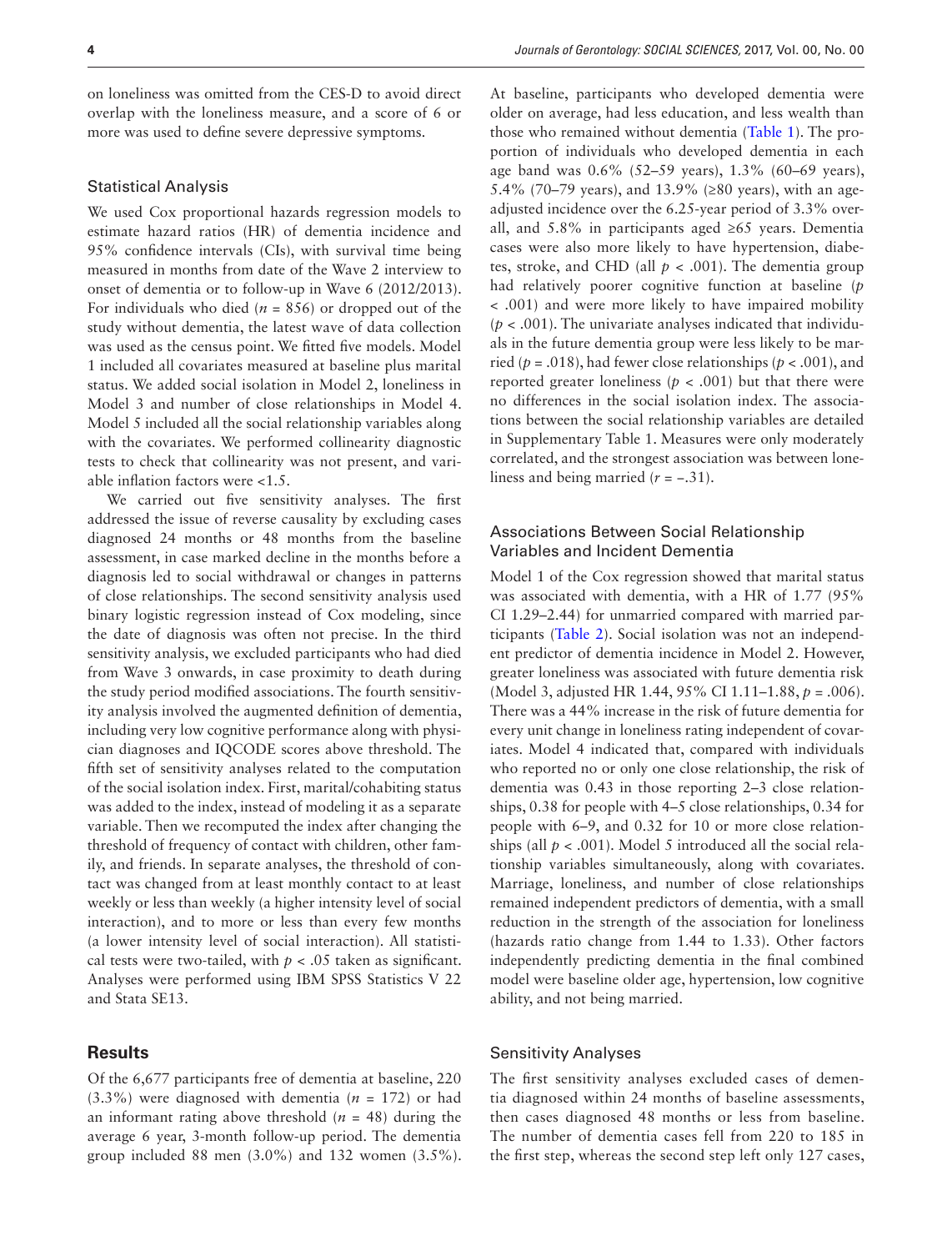<span id="page-4-0"></span>

|  |  | Table 1. Baseline Characteristics of Participants With and Without Dementia on Follow-up |  |  |  |  |  |
|--|--|------------------------------------------------------------------------------------------|--|--|--|--|--|
|--|--|------------------------------------------------------------------------------------------|--|--|--|--|--|

|                          | No dementia ( $n = 6,457$ ) | Dementia ( $n = 220$ ) | $p$ difference<br>.19 |  |
|--------------------------|-----------------------------|------------------------|-----------------------|--|
| Sex: Men                 | 2,873 (44.5%)               | 88 (40.0%)             |                       |  |
| Women                    | $3,584(55.5\%)$             | 132 $(60.0\%)$         |                       |  |
| Age: 52-59 years         | 2,091 (32.4%)               | $13(5.9\%)$            | .001                  |  |
| $60 - 69$                | 2,288 (35.4%)               | $31(14.1\%)$           |                       |  |
| $70 - 79$                | 1,529 (23.7%)               | $87(39.5\%)$           |                       |  |
| $\geq 80$                | 549 (8.5%)                  | 89 (40.5%)             |                       |  |
| <b>Education: Lower</b>  | 2,278 (35.3%)               | 119 $(54.1\%)$         | .001                  |  |
| Intermediate             | 2,473 (38.3%)               | $67(30.5\%)$           |                       |  |
| Higher                   | $1,706(26.4\%)$             | $34(15.5\%)$           |                       |  |
| Wealth (decile)          | $5.90 \pm 2.8$              | $5.10 \pm 2.9$         | .001                  |  |
| Hypertension             | 2,776 (43.0%)               | 130 (59.1%)            | .001                  |  |
| Diabetes                 | $518(8.0\%)$                | $35(15.9\%)$           | .001                  |  |
| Stroke                   | 242 (3.7%)                  | 28 (12.7%)             | .001                  |  |
| Coronary heart disease   | 718 (11.1%)                 | 45 $(20.5\%)$          | .001                  |  |
| Cancer                   | 468 (7.2%)                  | $21(9.5\%)$            | .19                   |  |
| Impaired mobility        | 3,682 (57.0%)               | 169 (76.8%)            | .001                  |  |
| Depression               | $227(4.4\%)$                | $8(4.3\%)$             | .98                   |  |
| Cognition index          | $0.07 \pm 0.61$             | $-0.54 \pm 0.65$       | .001                  |  |
| Marital status: Married  | 4,409 (68.3%)               | 133 (60.5%)            | .018                  |  |
| Not married              | 2,048 (31.7%)               | $87(39.5\%)$           |                       |  |
| Social isolation: 0      | $3,899(60.4\%)$             | 130 (59.1%)            | .73                   |  |
| 1                        | 2,057 (31.9%)               | 74 (33.6%)             |                       |  |
| $\overline{2}$           | 423 $(6.6\%)$               | $12(5.5\%)$            |                       |  |
| $\overline{\mathbf{3}}$  | 78 (1.2%)                   | $4(1.8\%)$             |                       |  |
| Loneliness               | $1.37 \pm 0.50$             | $1.54 \pm 0.57$        | .001                  |  |
| Close relationships: 0-1 | $287(4.4\%)$                | $30(13.6\%)$           | .001                  |  |
| $2 - 3$                  | 720 (11.2%)                 | $37(16.8\%)$           |                       |  |
| $4 - 5$                  | $1,189(18.4\%)$             | 38 (17.3%)             |                       |  |
| $6 - 9$                  | 2,481 (38.4%)               | 63 (28.6%)             |                       |  |
| $\geq 10$                | 1,780 (27.6%)               | 52 $(23.6\%)$          |                       |  |

*Note*: *N* (%) and Means ± *SD*.

further reducing the statistical power in the models. Nevertheless, in both instances, loneliness and number of close relationships remained independently associated with dementia onset over the follow-up period ([Table 3](#page-6-0)). Thus, it appears that the association between social relationship variables and dementia did not depend on the development of dementia within a relatively short time after baseline assessments. The second sensitivity analysis replicated the findings of the proportional hazards regressions with binary logistic regression. Model 5 is detailed in Supplementary Table 2, where it is evident that marriage (odds ratio [OR] 1.92. 95% CI 1.36–2.71), loneliness (OR 1.36, 95% CI 1.03–1.80) and number of close relationships (OR 0.52 to 0.39) were independently associated with dementia risk after adjustment for all covariates. The third sensitivity analysis excluded people who died during the study period, leaving a study sample of 5,526 with 142 dementia cases. As shown in Supplementary Table 3, the key associations between dementia incidence and loneliness and number of close relationships were maintained.

The fourth sensitivity analysis involved the augmented definition of dementia. Incidence of severely impaired cognitive function was 0.4% at baseline (2004), rising to 1.2% in Wave 6 (2012). The analysis was based on 6,651 instead of 6,677 participants because 26 had scores on the combined cognition measure below threshold at baseline. These individuals were removed from the analysis. There were 340 incident cases using the augmented dementia definition over the follow-up period, giving an age-adjusted incidence over the 6.25-year period of 5.5% overall, and 8.6% in participants aged ≥65 years. In the full model that included all the social relationship variables, there were independent associations between loneliness and dementia incidence (OR 1.24, 95% CI 1.002–1.54, *p* = .048), marriage and dementia incidence (OR 1.80, 95% CI 1.39–2.33), and number of close relationships and dementia (OR 0.56 to 0.40), but not between social isolation and dementia ([Table 4\)](#page-7-0). These results corroborate findings from the primary analyses.

The fifth set of sensitivity analyses related to the computation of the social isolation index, and is summarized in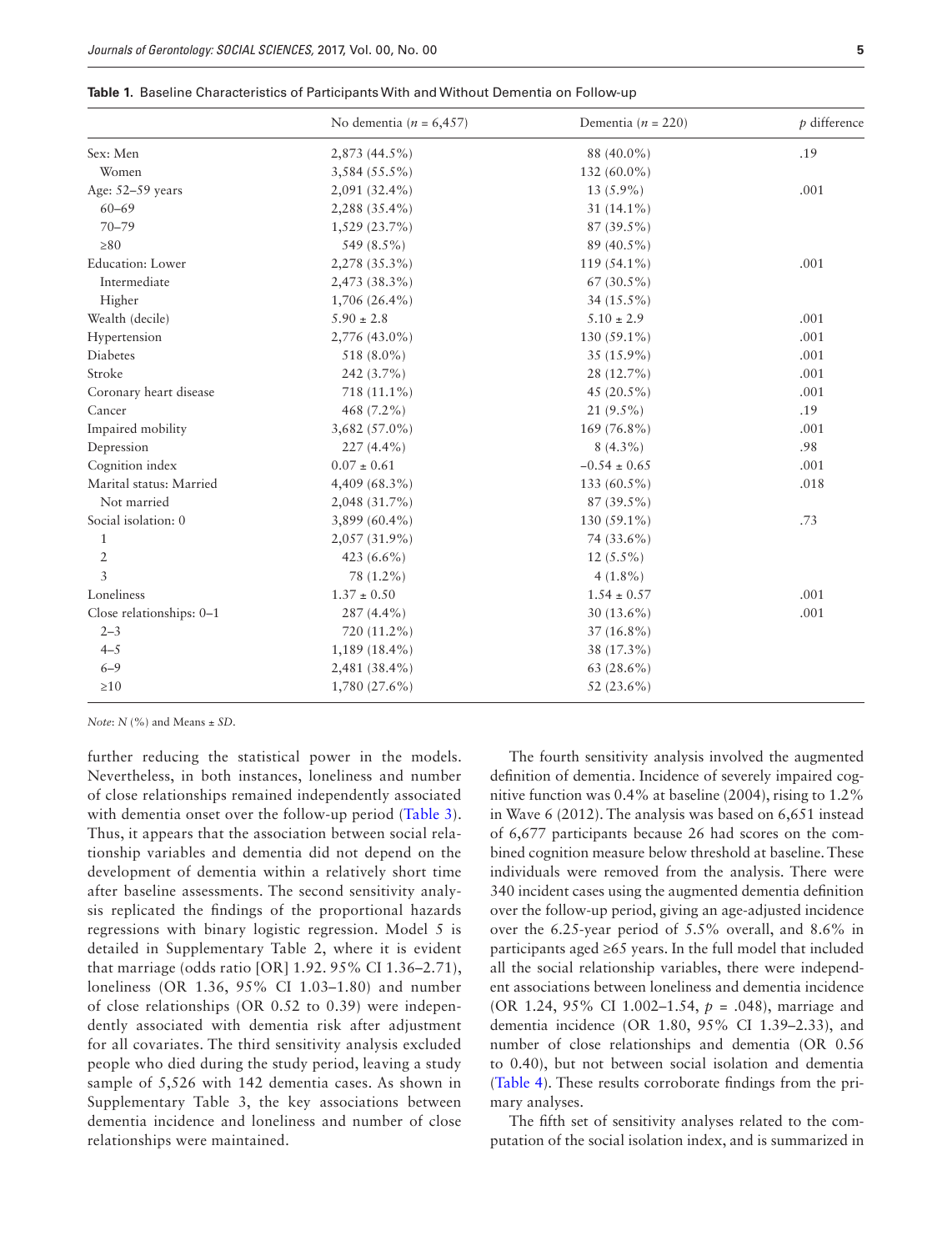|                                     | Model 1                        | Model 2                | Model 3                 | Model 4                | Model 5                 |
|-------------------------------------|--------------------------------|------------------------|-------------------------|------------------------|-------------------------|
| Sex <sup>a</sup>                    | 1.22 (0.90 to $1.64$ )         | $1.22(0.91 - 1.65)$    | $1.20(0.89 - 1.61)$     | $1.25(0.93 - 1.69)$    | $1.23(0.92 - 1.66)$     |
| Age: 52-59 years                    | $1$ [ref]                      | $1$ [ref]              | $1$ [ref]               | $1$ [ref]              | $1$ [ref]               |
| $60 - 69$                           | 1.74 $(0.91 \text{ to } 3.34)$ | $1.74(0.91 - 3.34)$    | $1.77(0.92 - 3.41)$     | $1.72(0.90 - 3.30)$    | $1.75(0.91 - 3.37)$     |
| $70 - 79$                           | 6.20 (3.41 to 11.24)*          | $6.25(3.44 - 11.36)^*$ | 6.39 $(3.52 - 11.62)^*$ | $6.05(3.33 - 11.00)^*$ | $6.21 (3.41 - 11.28)^*$ |
| $\geq 80$                           | 18.31 (9.87 to 33.96)*         | 18.56 (9.96-34.37)*    | 18.56 (10.06-34.62)*    | 17.91 (9.66-33.21)*    | 18.37 (9.89-34.13)*     |
| <b>Education: Lower</b>             | $1$ [ref]                      | $1$ [ref]              | $1$ [ref]               | $1$ [ref]              | $1$ [ref]               |
| Intermediate                        | $0.91(0.67 - 1.25)$            | $0.92(0.67 - 1.26)$    | $0.92(0.67 - 1.26)$     | $0.91(0.67 - 1.25)$    | $0.93(0.68 - 1.27)$     |
| Higher                              | $0.90(0.59 - 1.37)$            | $0.92(0.60 - 1.40)$    | $0.89(0.58 - 1.36)$     | $0.91(0.60 - 1.39)$    | $0.92(0.60 - 1.41)$     |
| Wealth (decile)                     | $0.97(0.92 - 1.03)$            | $0.97(0.92 - 1.03)$    | $0.98(0.92 - 1.03)$     | $0.98(0.93 - 1.03)$    | $0.98(0.93 - 1.04)$     |
| Hypertension <sup>b</sup>           | $1.31(0.99 - 1.73)$            | $1.30(0.98 - 1.71)$    | $1.32(0.99 - 1.74)$     | $1.34(1.02 - 1.77)*$   | $1.34(1.01 - 1.77)*$    |
| Diabetesb                           | $1.29(0.88 - 1.88)$            | $1.30(0.89 - 1.90)$    | $1.34(0.92 - 1.97)$     | $1.27(0.87 - 1.86)$    | $1.32(0.90 - 1.92)$     |
| Strokeb                             | $1.29(0.84 - 1.97)$            | $1.29(0.84 - 1.97)$    | $1.29(0.84 - 1.98)$     | $1.29(0.85-1.98)$      | $1.30(0.85-1.99)$       |
| Coronary heart disease <sup>b</sup> | $1.26(0.90-1.77)$              | $1.25(0.89 - 1.77)$    | $1.22(0.86 - 1.72)$     | $1.27(0.90 - 1.79)$    | $1.24(0.88 - 1.75)$     |
| Cancerb                             | $1.06(0.67 - 1.68)$            | $1.06(0.67 - 1.68)$    | $1.08(0.68 - 1.70)$     | $1.08(0.68 - 1.71)$    | $1.10(0.69 - 1.74)$     |
| Mobility <sup>c</sup>               | $1.20(0.86 - 1.68)$            | $1.20(0.86 - 1.69)$    | $1.14(0.81 - 1.60)$     | $1.23(0.88 - 1.72)$    | $1.17(0.84 - 1.65)$     |
| Depression <sup>d</sup>             | $1.02(0.54 - 1.95)$            | $0.97(0.50 - 1.86)$    | $0.79(0.41 - 1.55)$     | $1.04(0.54 - 1.98)$    | $0.82(0.41 - 1.62)$     |
| Cognition                           | $0.32(0.26 - 0.39)^*$          | $0.32(0.26 - 0.39)^*$  | $0.33(0.27-0.41)^*$     | $0.33(0.26 - 0.40)^*$  | $0.33(0.27-0.41)^*$     |
| Marital status <sup>e</sup>         | $1.77(1.29 - 2.44)^*$          | $1.77(1.29 - 2.44)^*$  | $1.96(1.41 - 2.71)^*$   | $1.98(1.43 - 2.73)^*$  | $2.11(1.52 - 2.92)^{*}$ |
| Social isolation: 0                 |                                | $1$ [ref]              |                         |                        | $1$ [ref]               |
| $\mathbf{1}$                        |                                | $1.19(0.89 - 1.58)$    |                         |                        | $1.11(0.83 - 1.48)$     |
| $\overline{2}$                      |                                | $0.96(0.52 - 1.76)$    |                         |                        | $0.88(0.48 - 1.62)$     |
| 3                                   |                                | $1.50(0.54 - 4.24)$    |                         |                        | $1.22(0.44 - 3.40)$     |
| Loneliness                          |                                |                        | $1.44(1.11-1.88)$ *     |                        | $1.33(1.02 - 1.73)^{*}$ |
| Close relationships: 0-1            |                                |                        |                         | $1$ [ref]              | $1$ [ref]               |
| $2 - 3$                             |                                |                        |                         | $0.43(0.26 - 0.70)^*$  | $0.43(0.26 - 0.70)^*$   |
| $4 - 5$                             |                                |                        |                         | $0.38(0.23 - 0.61)^*$  | $0.39(0.24 - 0.64)^*$   |
| $6 - 9$                             |                                |                        |                         | $0.34(0.22 - 0.53)^*$  | $0.36(0.23 - 0.57)^*$   |
| $\geq 10$                           |                                |                        |                         | $0.32(0.20 - 0.51)^*$  | $0.35(0.22 - 0.56)^*$   |

<span id="page-5-0"></span>**Table 2.** Cox Proportional Hazards Regressions of the Incidence of Dementia (2006–2012) on Social Relationship Measures

*Notes*: Adjusted hazards ratios with 95% confidence intervals. *N* = 6,677.

"Male is the reference group. "No illness is the reference group. "No mobility impairment is the reference group. "Low depressive symptoms is the reference group. e Married is the reference group.

 $* p < .05$ .

Supplementary Table 4. The association between social isolation and dementia index remained nonsignificant when marital/cohabiting status was added to the index, and when the threshold of frequency of contact with children, other family and friends was either increased or decreased. These analyses suggest that the lack of a relationship between social isolation and dementia was not reliant on a specific threshold for defining isolation.

## **Discussion**

This analysis investigated risk of dementia in relation to structural and qualitative aspects of middle-aged and older people's social relationships. In multivariable analyses, loneliness was positively and independently related to increased risk of developing dementia, whereas being married and having more close relationships were each independently associated with a reduced dementia risk. By contrast, social isolation defined as extent of contact with family and friends was not related to development of dementia. These findings were confirmed in logistic regression as well as proportional

hazards regression, in analyses restricted to people who did not die during the course of the study, and when we analyzed cases defined by an augmented dementia criterion that incorporated severely impaired cognitive performance in addition to physician diagnoses and informant ratings. The lack of association with social isolation remained when different thresholds of frequency of contact were tested.

Our findings are broadly consistent with two previous studies that have assessed loneliness and social isolation simultaneously. [Wilson and colleagues \(2007\)](#page-10-7) followed 823 participants in the Rush Memory and Aging Project over a 4-year period, and found that loneliness predicted dementia onset independently of measures of social network size and social participation. Network size was not associated with dementia risk, but reduced social participation was. In the Amsterdam Study of the Elderly (AMSTEL), dementia over a 3-year period was predicted by positive scores on a simple rating of loneliness, whereas social isolation was not ([Holwerda et al., 2014](#page-9-7)).

The findings are apparently at variance with studies indicating that social networks are associated with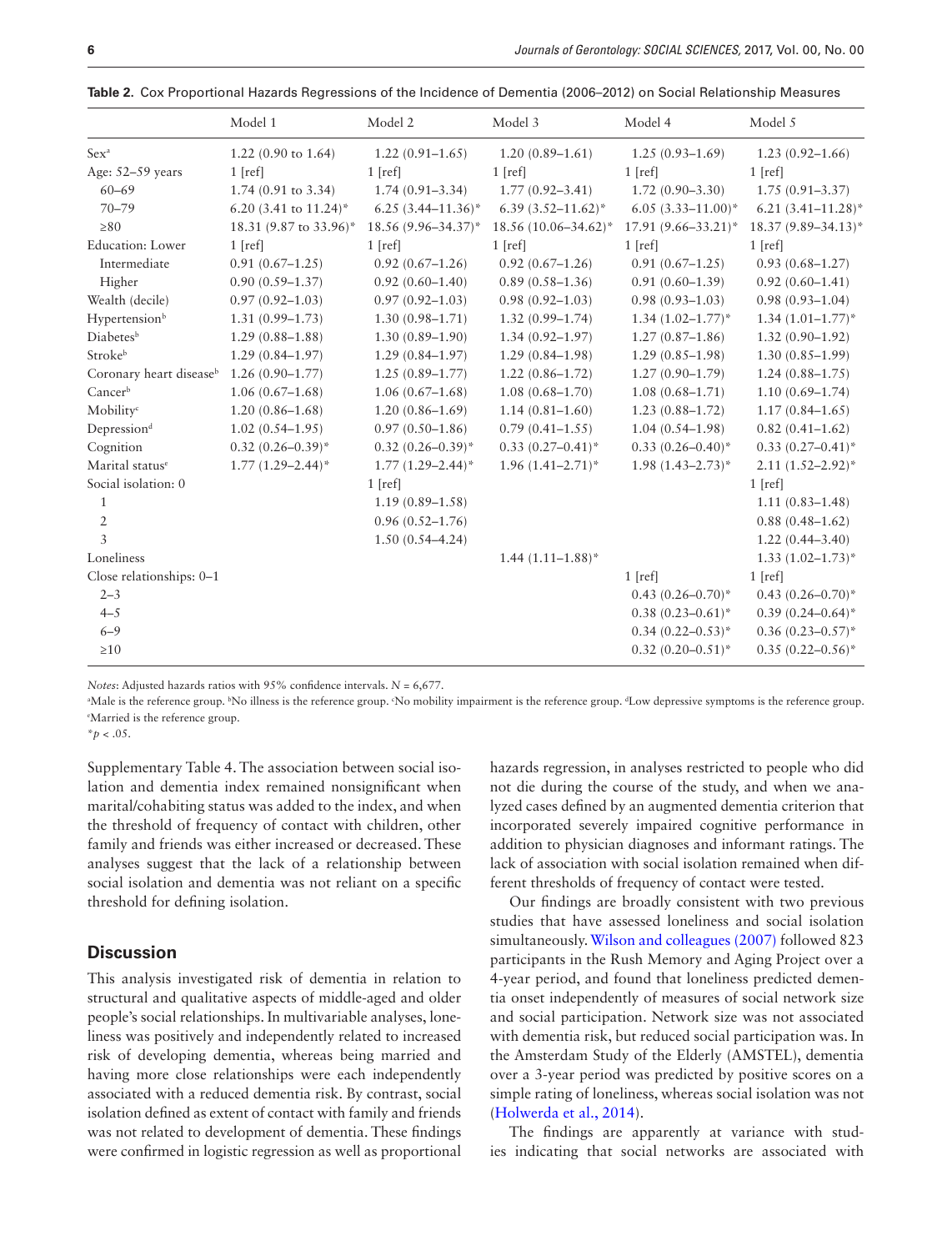|                                     | Excluding cases in the 24 months after<br>baseline $N = 5,352$ |           | Excluding cases in the 48 months after<br>baseline $N = 4,778$ |                  |  |
|-------------------------------------|----------------------------------------------------------------|-----------|----------------------------------------------------------------|------------------|--|
|                                     | Adjusted hazards ratio (95% CI)                                | $\dot{p}$ | Adjusted hazards ratio (95% CI)                                | $\boldsymbol{p}$ |  |
| Sex <sup>a</sup>                    | $1.33(0.96 - 1.85)$                                            | .089      | $1.58(1.05-2.36)$                                              | .027             |  |
| Age: 52-59 years                    | $\mathbf{1}$                                                   |           | $\mathbf{1}$                                                   |                  |  |
| $60 - 69$                           | $1.87(0.92 - 3.79)$                                            | .083      | $2.41(0.96 - 6.08)$                                            | .062             |  |
| $70 - 79$                           | $6.72(3.52 - 12.86)$                                           | $-.001$   | $9.37(3.96 - 22.18)$                                           | $-.001$          |  |
| $\geq 80$                           | 20.58 (10.46-40.31)                                            | $-.001$   | 33.17 (13.6-80.93)                                             | $-.001$          |  |
| Education: Lower                    | $\mathbf{1}$                                                   |           | $\mathbf{1}$                                                   |                  |  |
| Intermediate                        | $0.98(0.70 - 1.38)$                                            | .98       | $1.12(0.75 - 1.68)$                                            | .59              |  |
| Higher                              | $0.99(0.63 - 1.57)$                                            | .99       | $0.94(0.53 - 1.67)$                                            | .83              |  |
| Wealth (decile)                     | $0.98(0.92 - 1.04)$                                            | .56       | $0.99(0.92 - 1.06)$                                            | .76              |  |
| Hypertension <sup>b</sup>           | $1.30(0.96 - 1.76)$                                            | .093      | $1.55(1.07-2.25)$                                              | .020             |  |
| Diabetesb                           | $1.42(0.94 - 2.15)$                                            | .099      | $1.37(0.82 - 2.28)$                                            | .23              |  |
| Strokeb                             | $1.07(0.65 - 1.77)$                                            | .79       | $0.94(0.49 - 1.79)$                                            | .84              |  |
| Coronary heart disease <sup>b</sup> | $1.33(0.91 - 1.94)$                                            | .14       | $1.16(0.71 - 1.90)$                                            | .54              |  |
| Cancerb                             | $0.95(0.56 - 1.61)$                                            | .86       | $1.18(0.66 - 2.09)$                                            | .58              |  |
| Mobility <sup>c</sup>               | $1.10(0.76 - 1.58)$                                            | .63       | $1.04(0.67-1.61)$                                              | .87              |  |
| Depresssion <sup>d</sup>            | $0.76(0.35-1.64)$                                              | .49       | $0.59(0.20 - 1.71)$                                            | .33              |  |
| Cognition                           | $0.34(0.27-0.42)$                                              | $-.001$   | $0.32(0.24 - 0.43)$                                            | $-.001$          |  |
| Marital status <sup>e</sup>         | $1.97(1.38 - 2.82)$                                            | $-.001$   | $2.29(1.47-3.56)$                                              | $-.001$          |  |
| Social isolation: 0                 | 1                                                              |           | 1                                                              |                  |  |
| $\mathbf{1}$                        | $1.17(0.85 - 1.61)$                                            | .32       | $0.92(0.12 - 6.87)$                                            | .33              |  |
| $\overline{2}$                      | $1.01(0.53 - 1.92)$                                            | .97       | $1.39(0.67 - 2.88)$                                            | .93              |  |
| 3                                   | $1.24(0.38 - 4.04)$                                            | .78       | $1.39(0.95 - 2.03)$                                            | .38              |  |
| Loneliness                          | $1.45(1.09-1.93)$                                              | .012      | $1.44(1.01 - 2.06)$                                            | .045             |  |
| Close relationships: 0-1            | $\mathbf{1}$                                                   |           | $\mathbf{1}$                                                   |                  |  |
| $2 - 3$                             | $0.52(0.30-0.91)$                                              | .021      | $0.51(0.25 - 1.03)$                                            | .059             |  |
| $4 - 5$                             | $0.44(0.25 - 0.77)$                                            | .004      | $0.44(0.22 - 0.89)$                                            | .023             |  |
| $6 - 9$                             | $0.41(0.24 - 0.68)$                                            | .001      | $0.39(0.20 - 0.75)$                                            | .005             |  |
| $\geq 10$                           | $0.45(0.26 - 0.77)$                                            | .003      | $0.44(0.23 - 0.85)$                                            | .015             |  |

<span id="page-6-0"></span>**Table 3.** Cox Proportional Hazards Regressions of the Incidence of Dementia (2006–2012) on Social Relationship Variables, Excluding Cases in the 24 and 48 Months After Baseline

Notes: <sup>a</sup>Male is the reference group.

<sup>b</sup>No illness is the reference group. No mobility impairment is the reference group. <sup>d</sup>Low depressive symptoms is the reference group. Married is the reference group.

cognitive decline and dementia incidence independently of covariates [\(Crooks et al., 2008](#page-9-4); [Fratiglioni et al., 2000](#page-9-5); [Saczynski et al., 2006](#page-10-3); [Stoykova et al., 2011\)](#page-10-4). One explanation may be that some studies have used composite measures of social networks that included marital status and social support. We analyzed marital status separately, confirming that it did predict future dementia. We adjusted for a wider range of covariates than in many studies, including depressive symptoms and mobility impairment. Case ascertainment took place every 2 years, allowing for more precision in timing than in studies that relied on a single follow-up assessment conducted several years after baseline ([Fratiglioni et al., 2000](#page-9-5); [Holwerda et al., 2014](#page-9-7)). Our findings suggest that structural aspects of social activity such as the frequency of contacts outside the marital relationship are less important than perceptions of closeness.

Our measure of social isolation differed in several respects from those applied in other studies of dementia

risk. The focus of the assessment was on isolation rather than high-frequency social contact, so we used the cut-off of less than monthly contact with friends, children and relatives as an indicator of social isolation. This threshold is the same as that used in other well-known measures such as the Social Network Index [\(Cohen et al., 1997](#page-9-20)) and the Berkman-Syme social network measure ([Berkman &](#page-9-23)  [Syme, 1979](#page-9-23)). We excluded marital status from the index since there is a consistent literature relating marriage to reduced dementia risk ([Fratiglioni et al., 2000;](#page-9-5) [Sundstrom,](#page-10-14)  [Westerlund, & Kotyrlo, 2016](#page-10-14)), and we wished to explore other social ties. It is notable in Supplementary Table 1 that social isolation was uncorrelated with marital status, indicating that marriage neither augmented nor reduced the extent of contact with others. Additionally, the sensitivity analyses in which the threshold of frequency of contact for defining isolation was either increased or decreased did not lead to a different result.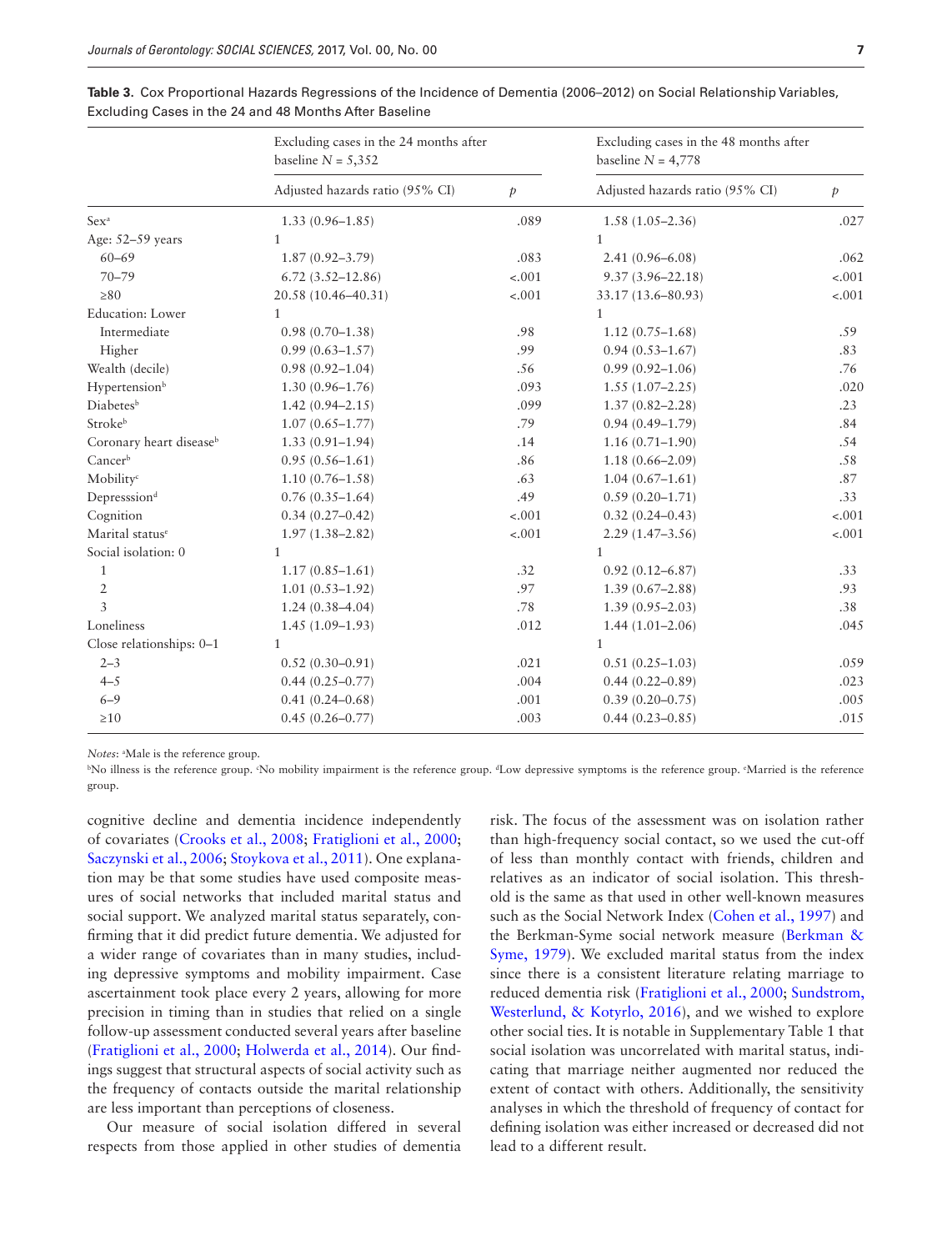|                                     | Model 1                 | Model 2                 | Model 3                | Model 4                 | Model 5                 |
|-------------------------------------|-------------------------|-------------------------|------------------------|-------------------------|-------------------------|
| Sex <sup>a</sup>                    | 1.20 (0.94 to 1.52)     | $1.21(0.95-1.53)$       | $1.20(0.94 - 1.52)$    | $1.23(0.97-1.56)$       | $1.22(0.96-1.55)$       |
| Age: 52-59 years                    | $1$ [ref]               | $1$ [ref]               | $1$ [ref]              | $1$ [ref]               | $1$ [ref]               |
| $60 - 69$                           | 1.33 (0.85 to 2.09)     | $1.34(0.65 - 2.10)$     | $1.35(0.86 - 2.12)$    | $1.33(0.84 - 2.08)$     | $1.34(0.86 - 2.12)$     |
| $70 - 79$                           | 4.13 (2.75 to $6.22$ )* | 4.18 $(2.77-6.29)^*$    | 4.21 $(2.79 - 6.33)^*$ | $4.07(2.70-6.12)^*$     | 4.14 $(2.75-6.24)^*$    |
| $\geq 80$                           | 10.57 (6.85 to 16.29)*  | $10.74(6.95 - 16.59)^*$ | $10.82$ (7.02-16.68)*  | $10.51(6.82 - 16.20)^*$ | $10.79(6.98 - 16.67)^*$ |
| Education: Lower                    | $1$ [ref]               | $1$ [ref]               | $1$ [ref]              | $1$ [ref]               | $1$ [ref]               |
| Intermediate                        | $0.74(0.57-0.94)$ *     | $0.74(0.58-1.95)^*$     | $0.75(0.58 - 0.96)^*$  | $0.75(0.58-0.96)^*$     | $0.76(0.59 - 0.98)^*$   |
| Higher                              | $0.81(0.57-1.13)$       | $0.82(0.58 - 1.15)$     | $0.81(0.58 - 1.14)$    | $0.81(0.57-1.14)$       | $0.82(0.58 - 1.15)$     |
| Wealth (decile)                     | $0.94(0.89 - 0.98)^*$   | $0.94(0.89 - 0.98)^*$   | $0.94(0.90 - 0.98)^*$  | $0.94(0.90-0.99)^*$     | $0.94(0.90-0.99)^*$     |
| Hypertension <sup>b</sup>           | $1.21(0.97-1.52)$       | $1.21(0.97 - 1.51)$     | $1.22(0.97-1.52)$      | $1.24(1.00-1.55)$       | $1.24(1.00-1.55)$       |
| Diabetesb                           | $1.23(0.90 - 1.69)$     | $1.23(0.90 - 1.70)$     | $1.25(0.91 - 1.72)$    | $1.19(0.86 - 1.63)$     | $1.21(0.88 - 1.66)$     |
| Strokeb                             | $1.31(0.92 - 1.89)$     | $1.30(0.90 - 1.87)$     | $1.31(0.91 - 1.88)$    | $1.28(0.89 - 1.85)$     | $1.28(0.89 - 1.84)$     |
| Coronary heart disease <sup>b</sup> | $1.04(0.78 - 1.38)$     | $1.03(0.77 - 1.37)$     | $1.03(0.77 - 1.37)$    | $1.08(0.81 - 1.43)$     | $1.06(0.79 - 1.40)$     |
| Cancerb                             | $0.85(0.56 - 1.27)$     | $0.84(0.56 - 1.27)$     | $0.86(0.57-1.29)$      | $0.86(0.57-1.29)$       | $0.87(0.58 - 1.31)$     |
| Mobility <sup>c</sup>               | $1.26(0.96 - 1.65)$     | $1.27(0.86 - 1.69)$     | $1.21(0.92 - 1.58)$    | $1.28(0.98 - 1.67)$     | $1.23(0.94 - 1.62)$     |
| Depressiond                         | $0.95(0.57-1.59)$       | $0.91(0.54 - 1.53)$     | $0.78(0.45 - 1.33)$    | $0.93(0.56 - 1.56)$     | $0.78(0.45 - 1.34)$     |
| Cognition                           | $0.32(0.27 - 0.37)^*$   | $0.32(0.27-0.37)^*$     | $0.32(0.28 - 0.38)^*$  | $0.32(0.27-0.37)^*$     | $0.32(0.27-0.38)$ *     |
| Marital status <sup>e</sup>         | $1.58(1.23 - 2.04)^*$   | $1.58(1.23 - 2.04)^*$   | $1.71(1.32 - 2.21)^*$  | $1.72(1.22 - 2.22)^*$   | $1.80(1.39 - 2.33)^*$   |
| Social isolation: 0                 |                         | $1$ [ref]               |                        |                         | $1$ [ref]               |
| 1                                   |                         | $1.08(0.85 - 1.37)$     |                        |                         | $1.01(0.80 - 1.28)$     |
| $\overline{2}$                      |                         | $1.08(0.67 - 1.72)$     |                        |                         | $1.00(0.62 - 1.60)$     |
| 3                                   |                         | $1.66(0.77 - 3.57)$     |                        |                         | $1.38(0.64 - 2.99)$     |
| Loneliness                          |                         |                         | $1.34(1.08 - 1.65)^*$  |                         | $1.24(1.00-1.54)$ *     |
| Close relationships: 0-1            |                         |                         |                        | $1$ [ref]               | $1$ [ref]               |
| $2 - 3$                             |                         |                         |                        | $0.56(0.37-0.85)^*$     | $0.56(0.37-0.85)^*$     |
| $4 - 5$                             |                         |                         |                        | $0.56(0.37-0.84)^*$     | $0.57(0.38 - 0.86)^*$   |
| $6 - 9$                             |                         |                         |                        | $0.50(0.34 - 0.73)^*$   | $0.52(0.35-0.76)^*$     |
| $\geq 10$                           |                         |                         |                        | $0.37(0.25 - 0.56)^*$   | $0.40(0.26 - 0.61)^*$   |
|                                     |                         |                         |                        |                         |                         |

<span id="page-7-0"></span>**Table 4.** Cox Proportional Hazards Regressions of Dementia Incidence With Enhanced Definition of Dementia (2006–2012) on Social Relationship Variables

*Notes*: Adjusted hazards ratios with 95% confidence intervals *N* = 6,651.

"Male is the reference group. "No illness is the reference group. "No mobility impairment is the reference group. "Low depressive symptoms is the reference group. e Married is the reference group.

 $*_{p}$  < .05.

Given the observational nature of our study, there is a potential risk of reverse causality. Participants in the early stages of cognitive decline may withdraw from close relationships or be rejected from relationships, leading to an apparent longitudinal association with future dementia. We tried to protect against this possibility by measuring cognition and other risk factors at baseline, and demonstrating that the associations of loneliness and close relationships with future dementia were independent of factors that might influence these states. Additionally, our analysis excluding cases that emerged in the first 4 years after baseline assessments addressed the possibility of incipient dementia affecting social relationships. The observation that associations were maintained after these more immediate cases were excluded adds weight to the temporal sequence. Nevertheless, given that dementia develops over many years, relevant processes may have started before the baseline measures of social relationship variables.

The findings have implications for the relevance of some of the pathways linking loneliness and social isolation with

dementia outlined earlier. Associations between marital status, loneliness and number of close relationships were independent of hypertension and diabetes, as well as manifest cardiovascular disease. This suggests that connections in this study were not mediated by cardiovascular risk processes. We also took account of depressive symptoms, since feelings of loneliness are also known to be associated with depression that is itself related to dementia risk ([Cacioppo](#page-9-24)  [& Hawkley, 2009](#page-9-24); [Kaup et al., 2016\)](#page-10-15). The relationship of loneliness with dementia risk in our analysis was independent of depression, corroborating earlier findings [\(Holwerda](#page-9-7)  [et al., 2014;](#page-9-7) [Wilson et al., 2007](#page-10-7)). Other possible mechanisms include psychobiological processes associated with loneliness and close relationships, including inflammatory responses and neuroendocrine dysregulation [\(Kiecolt-Glaser, Guoin,](#page-10-16)  [& Hantsoo, 2010](#page-10-16); [Cacioppo et al., 2015\)](#page-9-11). Additionally, we did not model health behaviors such as sedentary behavior, smoking, or body weight that are influenced by social relationships and are associated with cognitive decline ([Beckett,](#page-9-25)  [Ardern, & Rotondi, 2015](#page-9-25); [Zhong et al., 2015\)](#page-10-17).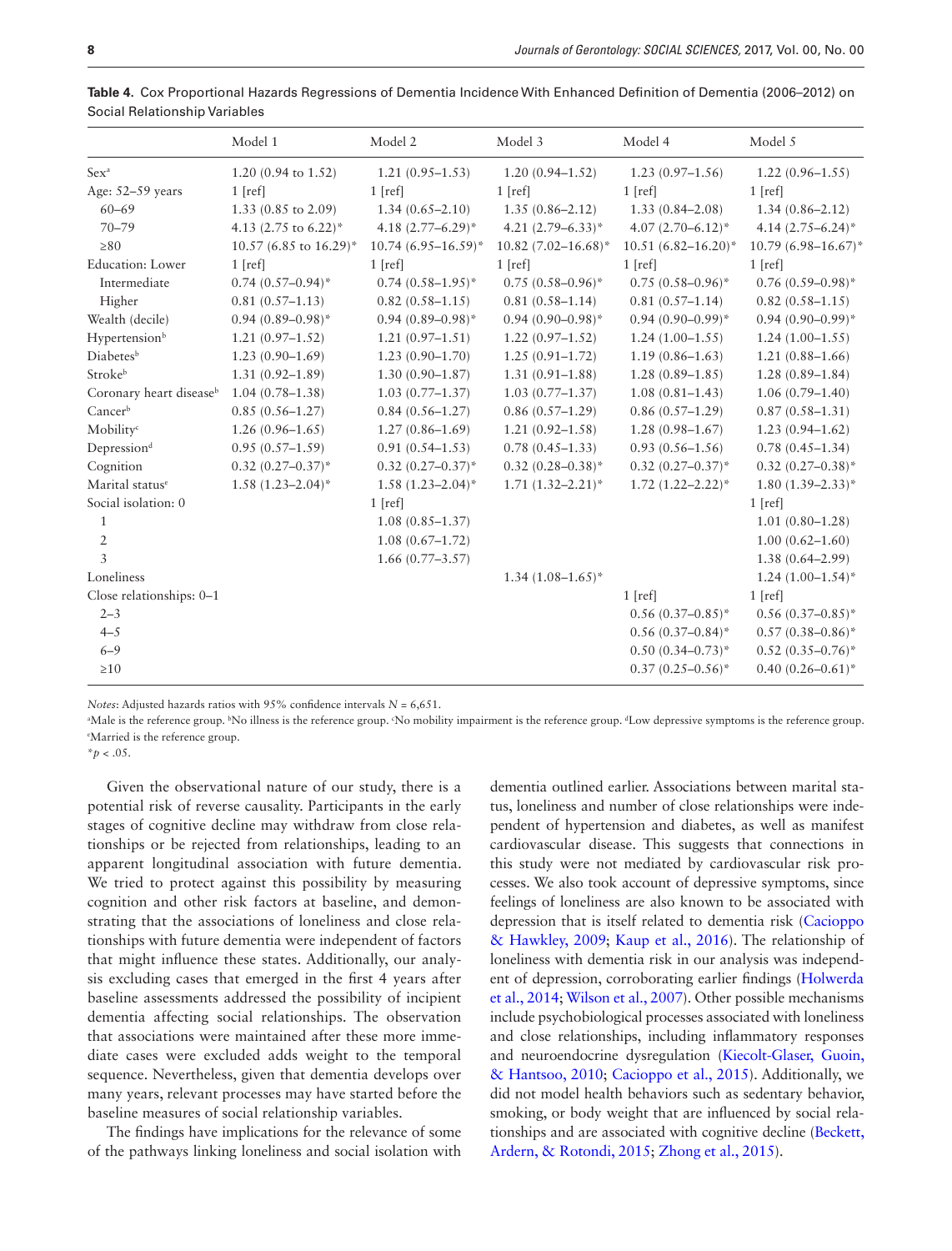An important limitation of these analyses is that dementia was based primarily on doctor diagnoses. Although these were supplemented by informant ratings of cognitive decline on a standardized scale, it is likely that cases were missed. The age-adjusted incidence of dementia was likely an underestimate of the true level, given that a substantial number of dementia cases in England may not be formally diagnosed ([Brayne & Davis, 2012\)](#page-9-18). We therefore supplemented physician diagnoses and informant ratings with cognitive performance measures. Although ELSA has included a number of tests including measures of verbal fluency, prospective memory, fluid intelligence and speed and attention [\(Llewellyn, Lang, Langa, & Huppert, 2008](#page-10-18)), none of these has been assessed in all waves of data collection. Consequently, we were limited to the two domains of memory and time orientation. Nevertheless, the findings with the augmented definition of dementia were similar to those in the main analyses, strengthening our confidence in the findings.

Several participants did not provide data on dementia during follow-up. They were older, less wealthy, and less cognitively able at baseline compared with the analytic sample. This pattern was not related to loneliness or the social isolation measures at baseline, so we can only speculate about the affect this pattern might have on our results.

There is a possibility of misclassification of cases based on reported physician diagnoses, perhaps because of memory failures. Although we were unable to verify the accuracy of the diagnostic information in this study, self-reports of other conditions, including stroke, have been found to correspond closely with physician diagnoses, even in the presence of overt cognitive impairment [\(Jin et al., 2010](#page-10-19)). A misclassification bias is unlikely to account for our results given their consistency with findings from studies that used more objective clinical evaluations ([Holwerda](#page-9-7)  [et al., 2014;](#page-9-7) [Wilson et al., 2007](#page-10-7)). Additionally, misclassification would lead to genuine cases being falsely defined as non-cases. This would have the effect of increasing the difficulty of detecting a real association with social relationship variables. We were not able to distinguish Alzheimer's disease from other forms of dementia. Finally, we selected covariates not only because they were associated with dementia risk, but because they could potentially confound the relationship between social relationships and dementia risk. As an example, limitations in mobility were taken into account because of their affect on social relationships and the frequency of contact. Many other measures could have been considered, including certain health behaviors. However, rather than being true confounders, some of these factors might actually operate as mediators on the causal pathway linking loneliness and social factors to cognitive impairment.

This investigation of older participants in the ELSA demonstrated that several aspects of social relationships in later-life were independently associated with the development of dementia; loneliness predicted greater dementia

risk, whereas being married and having many close relationships with friends and family were related to a lower risk of dementia. Further epidemiological research is needed to understand the possible causal nature of these associations, including the likely underlying mechanisms. There has been a growth of interest in intervention studies designed to alleviate loneliness and enhance social engagement, with potentially promising findings (Cohen-Mansfield & [Perach, 2015;](#page-9-26) [Dickens, Richards, Greaves, & Campbell,](#page-9-27)  [2011](#page-9-27); [Masi, Chen, Hawkley, & Cacioppo, 2011\)](#page-10-20). Whether these have a consistent affect on cognitive function is not yet known. It remains to be discovered whether policies and interventions that help improve older people's sense of belonging or cement close relationships, could effectively delay or prevent the onset of dementia.

## **Supplementary Material**

Supplementary data is available at *Journals of Gerontology, Series B: Psychological Sciences and Social Sciences* online.

## **Funding**

This work was supported by The Promoting Independence in Dementia (PRIDE) study funded by the UK Economic and Social Research Council (ESRC) and National Institute for Health Research (Grant ES/L001802/1). The English Longitudinal Study of Ageing is funded by the National Institute on Aging (Grant RO1AG7644) and by a consortium of UK government departments coordinated by the ESRC. The data are lodged with the UK Data Archive. A. Steptoe is supported by the British Heart Foundation. The funders of this study had no role in the study design, data collection, data analysis, data interpretation, or writing of the report.

#### **Acknowledgments**

A. Steptoe and M. Orrell planned the study. A. Steptoe supervised the statistical analysis, and S. B.Rafnsson and A. Steptoe drafted the article. All authors critically revised the article and approved the final version.

## **Conflict of Interest**

None declared.

#### **References**

- <span id="page-8-0"></span>Alzheimer's Disease International. (2015). *World Alzheimer Report 2015*. Retrieved from London, https://www.alz.co.uk/research/ WorldAlzheimerReport2015.pdf
- <span id="page-8-2"></span>Attems, J., & Jellinger, K. A. (2014). The overlap between vascular disease and Alzheimer's disease–lessons from pathology. *BMC Medicine*, **12**, 206. doi:10.1186/s12916-014-0206-2
- <span id="page-8-1"></span>Barnes, L. L., Mendes de Leon, C. F., Wilson, R. S., Bienias, J. L., & Evans, D. A. (2004). Social resources and cognitive decline in a population of older African Americans and whites. *Neurology*, **63**, 2322–2326.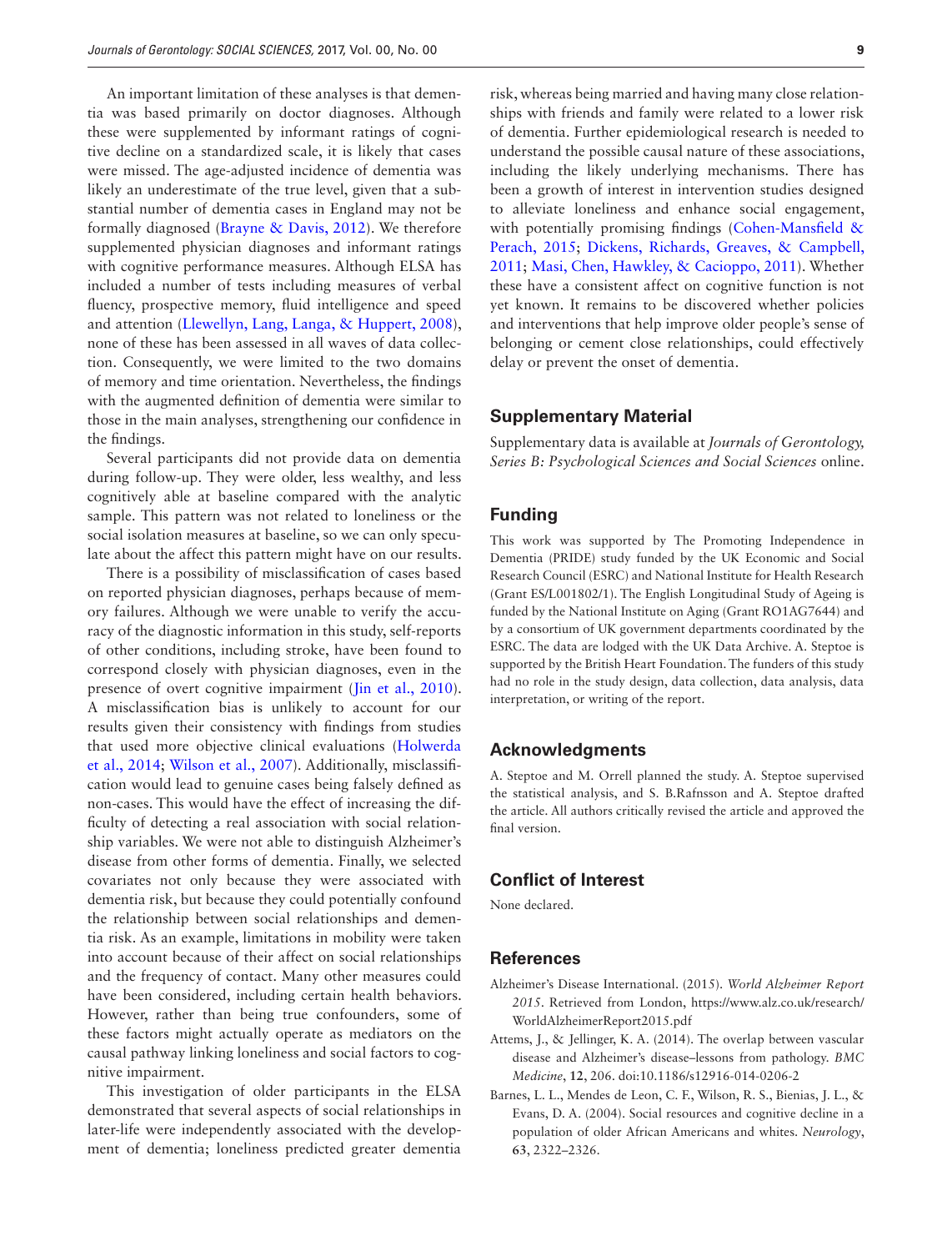- <span id="page-9-2"></span>Bassuk, S. S., Glass, T. A., & Berkman, L. F. (1999). Social disengagement and incident cognitive decline in community-dwelling elderly persons. *Annals of Internal Medicine*, **131**, 165–173.
- <span id="page-9-25"></span>Beckett, M. W., Ardern, C. I., & Rotondi, M. A. (2015). A metaanalysis of prospective studies on the role of physical activity and the prevention of Alzheimer's disease in older adults. *BMC Geriatrics*, **15**, 9. doi:10.1186/s12877-015-0007-2
- <span id="page-9-23"></span>Berkman, L. F., & Syme, S. L. (1979). Social networks, host resistance, and mortality: A nine-year follow-up study of Alameda County residents. *American Journal of Epidemiology*, **109**, 186–204.
- <span id="page-9-6"></span>Boss, L., Kang, D. H., & Branson, S. (2015). Loneliness and cognitive function in the older adult: A systematic review. *International Psychogeriatrics*, **27**, 541–553. doi:10.1017/ S1041610214002749
- <span id="page-9-15"></span>Bourassa, K. J., Memel, M., Woolverton, C., & Sbarra, D. A. (2017). Social participation predicts cognitive functioning in aging adults over time: Comparisons with physical health, depression, and physical activity. *Aging & Mental Health*, **21**, 133–146. doi :10.1080/13607863.2015.1081152
- <span id="page-9-18"></span>Brayne, C., & Davis, D. (2012). Making Alzheimer's and dementia research fit for populations. *Lancet (London, England)*, **380**, 1441–1443. doi:10.1016/S0140-6736(12)61803-0
- <span id="page-9-11"></span>Cacioppo, J. T., Cacioppo, S., Capitanio, J. P., & Cole, S. W. (2015). The neuroendocrinology of social isolation. *Annual Review of Psychology*, **66**, 733–767. doi:10.1146/ annurev-psych-010814-015240
- <span id="page-9-24"></span>Cacioppo, J. T., & Hawkley, L. C. (2009). Perceived social isolation and cognition. *Trends in Cognitive Sciences*, **13**, 447–454. doi:10.1016/j.tics.2009.06.005
- <span id="page-9-9"></span>Cacioppo, S., Grippo, A. J., London, S., Goossens, L., & Cacioppo, J. T. (2015). Loneliness: Clinical import and interventions. *Perspectives on Psychological Science*, **10**, 238–249. doi:10.1177/1745691615570616
- <span id="page-9-20"></span>Cohen, S., Doyle, W. J., Skoner, D. P., Rabin, B. S., & Gwaltney, J. M. (1997). Social ties and susceptibility to the common cold. *JAMA*, **277**, 1940–1944.
- <span id="page-9-26"></span>Cohen-Mansfield, J., & Perach, R. (2015). Interventions for alleviating loneliness among older persons: A critical review. *American Journal of Health Promotion*, **29**, e109–e125. doi:10.4278/ ajhp.130418-LIT-182
- <span id="page-9-8"></span>Cornwell, E. Y., & Waite, L. J. (2009). Measuring social isolation among older adults using multiple indicators from the NSHAP study. *Journals of Gerontology. Series B, Psychological Sciences and Social Sciences*, **64(Suppl. 1)**, i38–46. doi:10.1093/geronb/ gbp037
- <span id="page-9-4"></span>Crooks, V. C., Lubben, J., Petitti, D. B., Little, D., & Chiu, V. (2008). Social network, cognitive function, and dementia incidence among elderly women. *American Journal of Public Health*, **98**, 1221–1227. doi:10.2105/AJPH.2007.115923
- <span id="page-9-27"></span>Dickens, A. P., Richards, S. H., Greaves, C. J., & Campbell, J. L. (2011). Interventions targeting social isolation in older people: A systematic review. *BMC Public Health*, **11**, 647. doi:10.1186/1471-2458-11-647
- <span id="page-9-17"></span>Donovan, N. J., Okereke, O. I., Vannini, P., Amariglio, R. E., Rentz, D. M., Marshall, G. A.,…Sperling, R. A. (2016). Association of higher cortical amyloid burden with loneliness in cognitively normal older adults. *JAMA Psychiatry*, **73**, 1230–1237. doi:10.1001/jamapsychiatry.2016.2657
- <span id="page-9-3"></span>Ertel, K. A., Glymour, M. M., & Berkman, L. F. (2008). Effects of social integration on preserving memory function in a nationally representative US elderly population. *American Journal of Public Health*, **98**, 1215–1220. doi:10.2105/ AJPH.2007.113654
- <span id="page-9-19"></span>Folstein, M. F., Folstein, S. E., & McHugh, P. R. (1975). "Minimental state." A practical method for grading the cognitive state of patients for the clinician. *Journal of Psychiatric Research*, **12**, 189–198. doi:0022-3956(75)90026-6 [pii]
- <span id="page-9-10"></span>Fratiglioni, L., Paillard-Borg, S., & Winblad, B. (2004). An active and socially integrated lifestyle in late life might protect against dementia. *The Lancet. Neurology*, **3**, 343–353. doi:10.1016/ S1474-4422(04)00767-7
- <span id="page-9-5"></span>Fratiglioni, L., Wang, H. X., Ericsson, K., Maytan, M., & Winblad, B. (2000). Influence of social network on occurrence of dementia: A community-based longitudinal study. *Lancet (London, England)*, **355**, 1315–1319. doi:10.1016/ S0140-6736(00)02113-9
- <span id="page-9-16"></span>Glei, D. A., Landau, D. A., Goldman, N., Chuang, Y. L., Rodríguez, G., & Weinstein, M. (2005). Participating in social activities helps preserve cognitive function: An analysis of a longitudinal, population-based study of the elderly. *International Journal of Epidemiology*, **34**, 864–871. doi:10.1093/ije/dyi049
- <span id="page-9-14"></span>Gorelick, P. B. (2010). Role of inflammation in cognitive impairment: results of observational epidemiological studies and clinical trials. *Annals of the New York Academy of Sciences*, **1207**, 155–162. doi:10.1111/j.1749-6632.2010.05726.x
- <span id="page-9-12"></span>Grant, N., Hamer, M., & Steptoe, A. (2009). Social isolation and stress-related cardiovascular, lipid, and cortisol responses. *Annals of Behavioral Medicine*, **37**, 29–37. doi:10.1007/ s12160-009-9081-z
- <span id="page-9-13"></span>Hackett, R. A., Hamer, M., Endrighi, R., Brydon, L., & Steptoe, A. (2012). Loneliness and stress-related inflammatory and neuroendocrine responses in older men and women. *Psychoneuroendocrinology*, **37**, 1801–1809. doi:10.1016/j. psyneuen.2012.03.016
- <span id="page-9-21"></span>Håkansson, K., Rovio, S., Helkala, E. L., Vilska, A. R., Winblad, B., Soininen, H.,…Kivipelto, M. (2009). Association between midlife marital status and cognitive function in later life: Population based cohort study. *BMJ (Clinical Research ed.)*, **339**, b2462. doi:10.1136/bmj.b2462.
- <span id="page-9-1"></span>Holt-Lunstad, J., Smith, T. B., Baker, M., Harris, T., & Stephenson, D. (2015). Loneliness and social isolation as risk factors for mortality: A meta-analytic review. *Perspectives on Psychological Science*, **10**, 227–237. doi:10.1177/1745691614568352
- <span id="page-9-0"></span>Holt-Lunstad, J., Smith, T. B., & Layton, J. B. (2010). Social relationships and mortality risk: A meta-analytic review. *PLoS Medicine*, **7**, e1000316. doi:10.1371/journal.pmed.1000316
- <span id="page-9-7"></span>Holwerda, T. J., Deeg, D. J., Beekman, A. T., van Tilburg, T. G., Stek, M. L., Jonker, C., & Schoevers, R. A. (2014). Feelings of loneliness, but not social isolation, predict dementia onset: Results from the Amsterdam Study of the Elderly (AMSTEL). *Journal of Neurology, Neurosurgery, and Psychiatry*, **85**, 135–142. doi:10.1136/jnnp-2012-302755
- <span id="page-9-22"></span>Hughes, M. E., Waite, L. J., Hawkley, L. C., & Cacioppo, J. T. (2004). A short scale for measuring loneliness in large surveys: Results from two population-based studies. *Research on Aging*, **26**, 655–672. doi:10.1177/0164027504268574